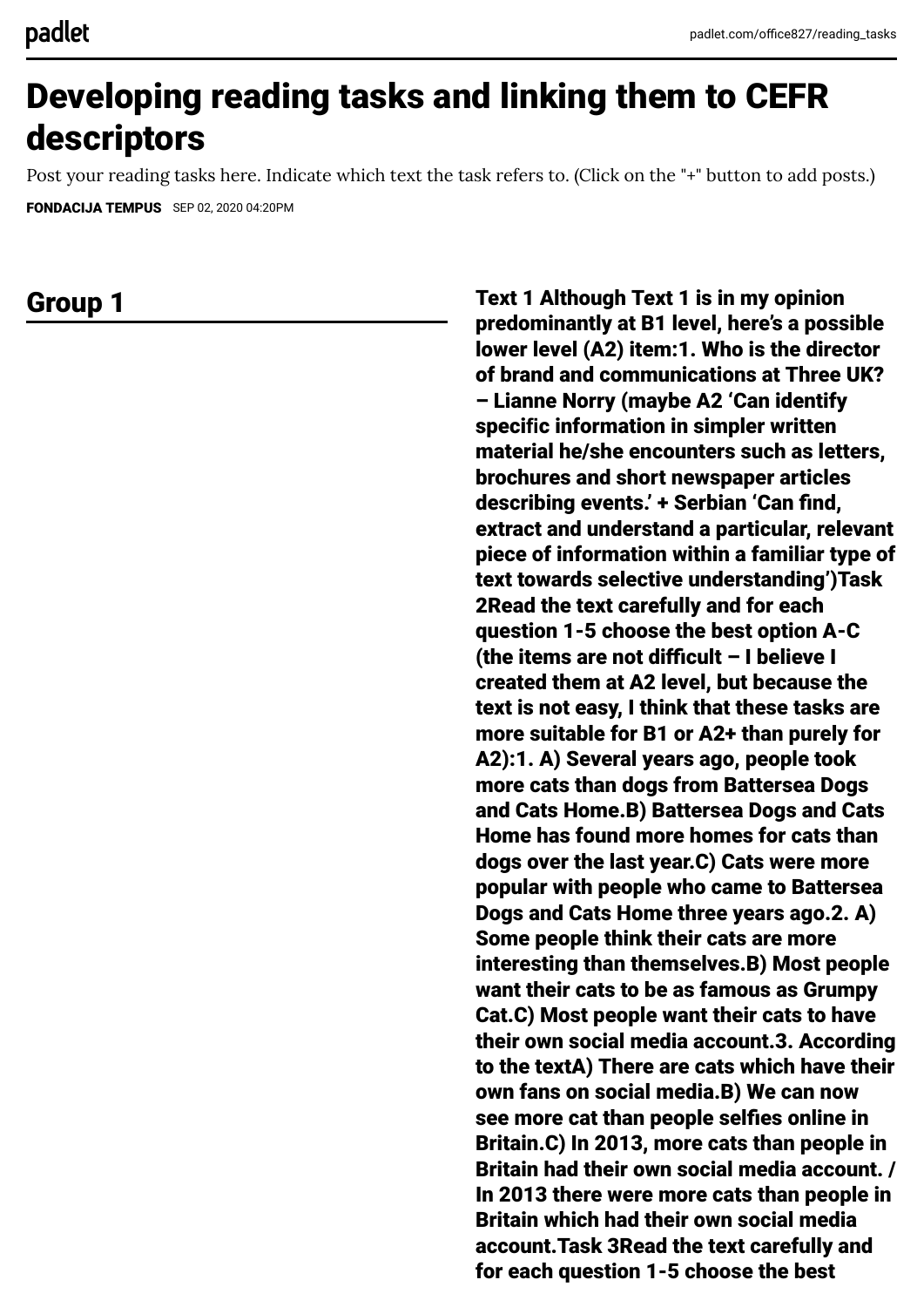option A-D:1. This text is:A) a storyB) a formal letterC) a newspaper articleD) a text from an encyclopaedia(Can recognise the most frequent types of texts based on their characteristics)2. B1 level question (B1 - Can scan longer texts in order to locate desired information, and gather information from different parts of a text, or from different texts in order to ful**fi**l a speci**fi**c task + Serbian: Can understand the general contents and main points of a short informative text towards general understanding)The number of cats which found a new home through Battersea Dogs and Cats Home:A) has gone up for nearly a third since 2012.B) has gone up for nearly a third every year since 2012.C) has gone up for more than a third since 2012.D) has gone up for more than a third every year since 2012.Task 4 – A2 level:Write a oneword answer to the following questions:1. Which animal has Battersea Dogs and Cats Home found more homes for over the last year? – cat/cats (A2 'Can identify speci**fi**c information in simpler written material he/she encounters such as letters, brochures and short newspaper articles describing events.' OR 'Can pick out the main information in short newspaper reports or simple articles in which figures, names, illustrations and titles play a prominent role and support the meaning of the text.' + Serbian 'Can find, extract and understand a particular, relevant piece of information within a familiar type of text towards selective understanding')2. Text 2Task 1 (A2 level)1. Nala is:A) a womanB) a dogC) a boy(A2 - Can understand the main points in short news items on subjects of personal interest (e.g. sport, celebrities).2. When did Nala stop hiding in her cage?A) A day after she came into the shelter.B) When she saw Zach.C) When she saw Abbey.3. The author wants to tell/show us:A) how an animal shelter can be good for a scared dog.B) how filming can be positive for a scared dog.C) how a child can help/have a positive effect on a scared dog.Task 2 (A2 level)Answer the following questions using

one of the following names: Zach, Abbey, Nala.1. Who was filming the dog? - Abbey2. Who wanted to make friends? – Nala3. Who did the dog like from the start/very first moment? – Zach OR Who did the dog trust? - Zach4. Who was used as a 'secret weapon'? – Zach5. Who spent two days sitting in front of the cage? – AbbeyFor the following tasks, I'm not sure which CEFR descriptors they are for:… Amazingly, moments after he sits down in front of the cage and looks over at Nala, she stands up and walks over to him, bowing down playfully to show she's ready to make friends. She warmed to Zach immediately. I spent her entire first and second day sitting on the floor trying to gain her trust. I took hours and hours of footage trying to catch 'the moment' that she decided to trust me,' Abbey wrote on Facebook. 'She wasn't having a bar of me, just sat at the back of the run trembling and growling. Then I bought in my secret weapon and the magic happened right before my eyes!!'Option 1 (B1 level although some words might be more at B2 level):Fill each blank with one word from the list. You can use each word once. There are two words you will not use:jumping, immediately, growling, reach, bowing, gainAmazingly, moments after he sits down in front of the cage and looks over at Nala, she stands up and walks over to him, \_\_\_\_\_\_\_\_\_ down playfully to show she's ready to make friends. She warmed to Zach

\_\_\_\_\_\_\_\_\_. I spent her entire first and second day sitting on the floor trying to \_ her trust. I took hours and hours of footage trying to catch 'the moment' that she decided to trust me,' Abbey wrote on Facebook. 'She wasn't having a bar of me, just sat at the back of the run trembling and

**way**. Then I bought in my secret weapon and the magic happened right before my eyes!!'Option 2Amazingly, moments after he sits down in front of the cage and looks over at Nala, she stands up and walks over to him, (1) \_\_\_\_\_\_\_\_\_ down playfully to show she's ready to make friends. She warmed to Zach (2) \_\_\_\_\_\_\_\_\_. I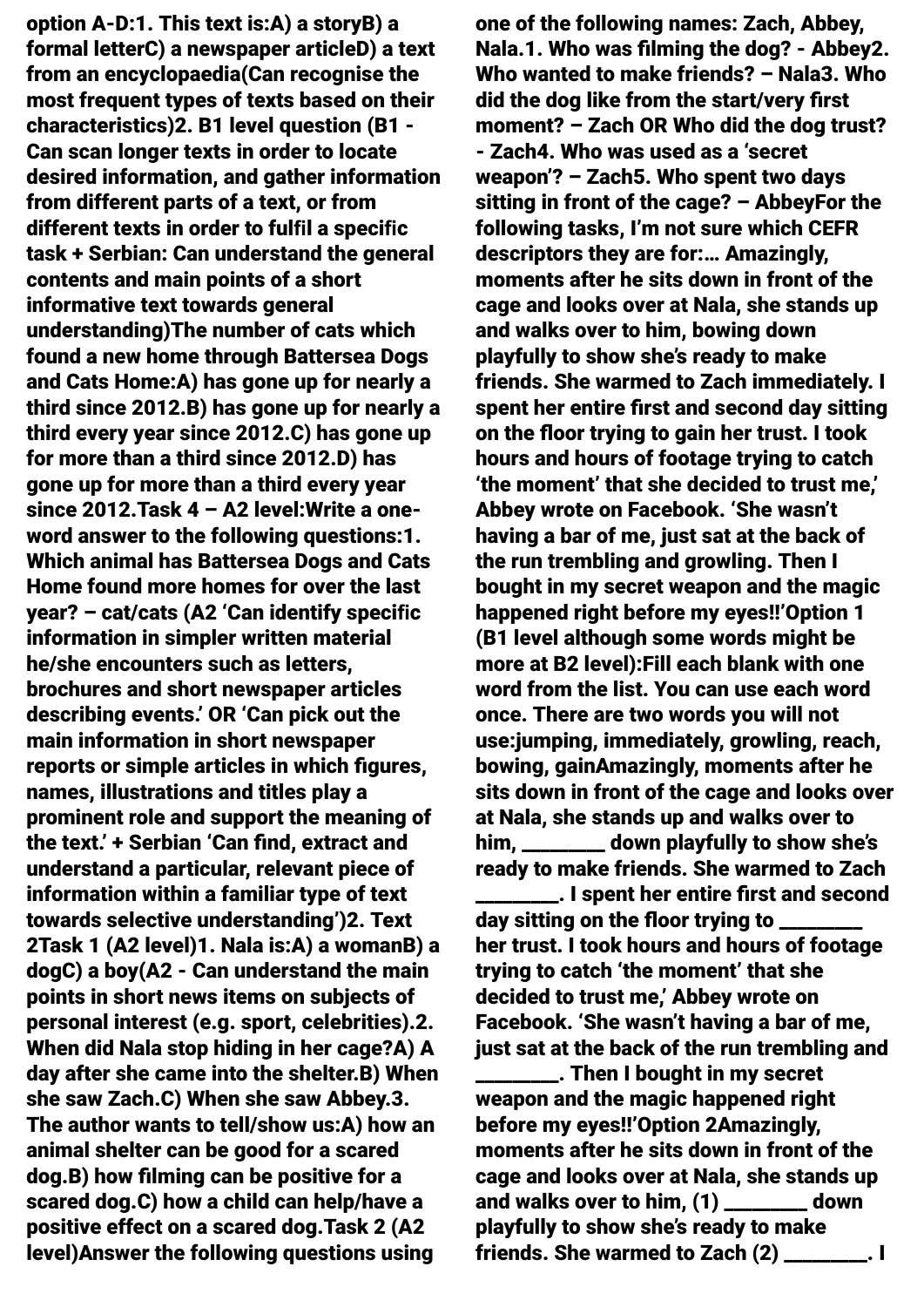spent her entire first and second day sitting on the floor trying to (3) \_\_\_\_\_\_\_\_\_ her trust. I took hours and hours of footage trying to catch 'the moment' that she decided to trust me,' Abbey wrote on Facebook. 'She wasn't having a bar of me, just sat at the back of the run trembling and (4) \_\_\_\_\_\_\_\_\_. Then I bought in my secret weapon and the magic happened right before my eyes!!'1. a) jumping; b) bowing; c) sitting; d) turning;2. a) immediately; b) suddenly; c) usually; d) now; (this one's too easy for higher levels; it's more suitable for lower levels)

### READING FOR ORIENTATION B1READING FOR INFORMATION AND ARGUMENT B1

Can recognise significant points in straightforward newspaper articles on familiar subjects.SERBIANCan recognise the most frequent types of texts based on their characteristics; Can understand the general contents and main points of a short informative text towards general understanding

### Group 2

### Text 4

CEFR A2: *Can understand the main points of short texts dealing with everyday topics (e.g. lifestyle, hobbies, sports, weather) Serbian: Can recognise the most frequent types of texts based on their characteristics*

*This text is: a) an extract from a book .*

*b) a newspaper article*

*c) a letter*

*d) brochure*

*CEFR B1: Can assess whether an article, report or review is on the required topic* Read the text and choose the title which best fits it:

CEFR B1: *Can scan longer texts in order to locate desired information, and gather information from different parts of a text, or from different texts in order to full a specic task*

Read the text and decide in which paragraph does the writer describe: a) traffic pollution

b) action taken by an environmental agency c) his workplace

#### TEXT 3:

...

CEFR A2: *Can understand the main points of short texts dealing with everyday topics (e.g. lifestyle, hobbies, sports, weather)* Serbian: Can find, extract and understand a particular, relevant piece of information within a familiar type of text towards selective understanding

Read the text and choose the correct answer: Postmaster David Shepherd is: a) Responsible b) Irresponsible c) impatient

CEFR B1: *Can scan longer texts in order to locate desired information, and gather information from different parts of a text, or from different texts in order to fulll a specic task*

Read the story and put the event in the correct order

## Group 3

### TEXT 5

CEFR A2: Can understand the main points of short texts dealing with everyday topics (e.g. lifestyle, hobbies, sports, weather). Serbian A2: Can understand the general contents and main points of a short informative text towards general understanding.

Matching task: There are 5 headlines (or short descriptions) and 3 paragraphs in the text. Match the headlines with the appropriate paragraphs.

#### **TEXT 7**

CEFR B1: Can recognise significant points in straightforward newspaper articles on familiar subjects. Serbian B1: Can find, extract and understand a particular, relevant piece of information within a familiar type of text towards selective understanding. Multiple choice: 1. What does 'they' in paragraph 2, line 5 refer to? A. chemicals B. drug receptors C. humans

- D. addictions
- 2. According to paragraph 3 nicotine addiction:
- A. is related to the internet and chocolate addiction.
- B.

### Group 4